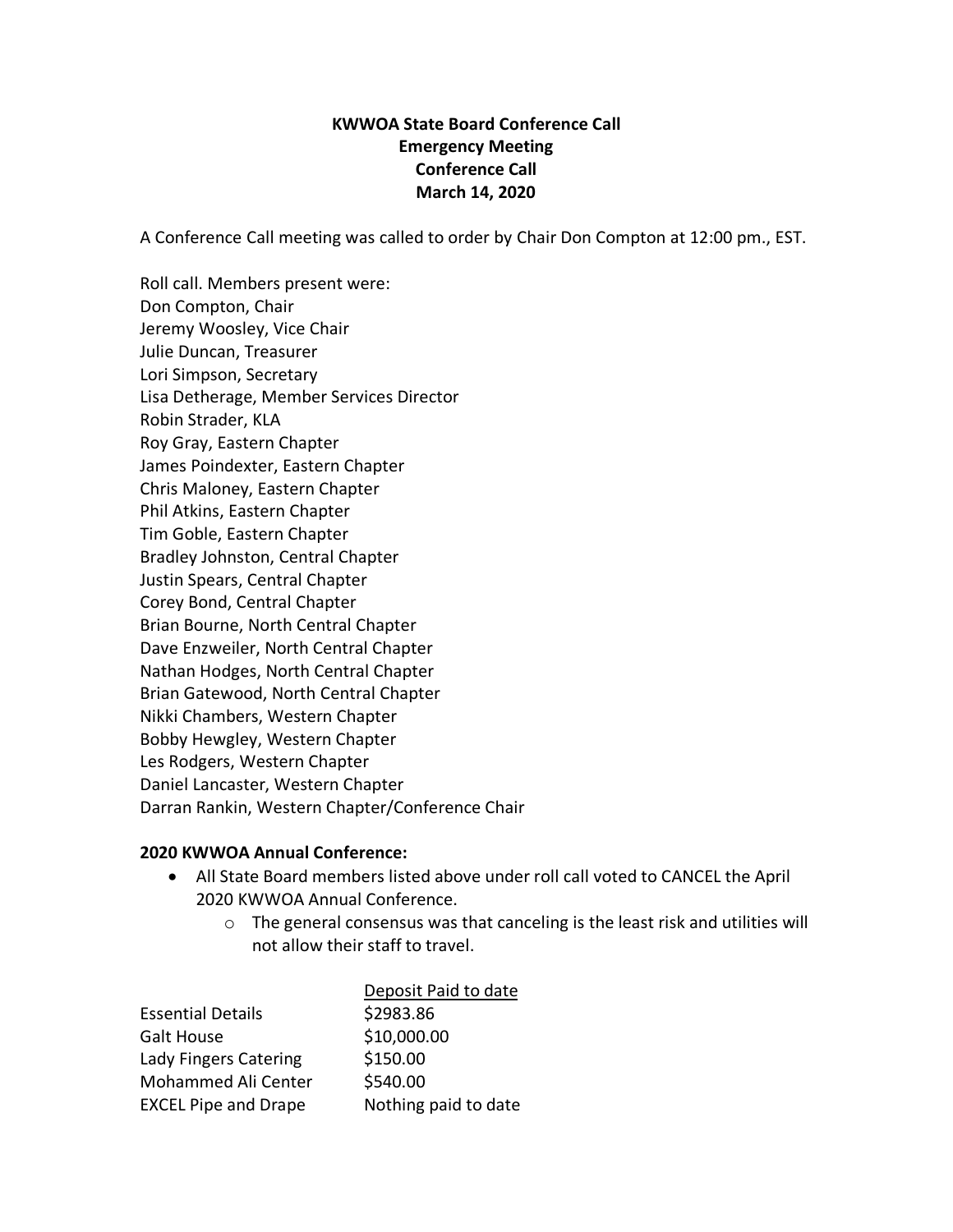| AV     | Nothing paid to date |
|--------|----------------------|
| Income | \$115,130.00         |

## **Additional discussion:**

- Jeremy indirectly contacted the State Representative and Senator. He made contact with the Governor's office and Mayor's office; both would not give any guidance.
	- $\circ$  On March 9<sup>th</sup>, Lisa reached out to the Galt House via email and asked them about what their current position was relative to contracts given the current situation and also what they were doing staff-wise prepared for this. The response was -

"As for cancellations/travel ban due to the corona virus, as of now, because we are not in a National State of Pandemic and Kentucky has not been impacted, the force majeure clause in your contract is still intact as well as all other terms and conditions within your contract. In order to maintain a good business relationship, we will continue to monitor the situation on a case by case basis and reassess if the level of National impacts changes."

- o On Friday, March 13 the President of the United States issues a National State of Emergency. Kentucky previously had one in place.
- o Lisa reached out to our insurance company and an attorney in Lawrenceburg. The insurance company said they would review the claims on a case by case basis. The attorney reviewed our contract and replied via email on Friday, March  $13<sup>th</sup>$  (prior to President issuing the National Emergency). "Events have substantially changed since we spoke yesterday. The federal court clerk in Lexington for the Eastern District of Kentucky and the Kentucky Supreme court have published responses to the COVID – 19 emergency and both essentially state that all court business is cancelled except for emergency matters. Additionally, as I'm sure you've seen local governments across the State are cancelling public hearings, meeting, etc. The Galt House provision force majeure clause applies here in my opinion. Kentucky says, "Such clauses are common in certain contracts to protect the parties in the event the contract or part of it cannot be performed due to causes which are outside the control of the party and could not be avoided by exercise of due care." The State Court of appeals put emphasis on that language while quoting Black's Law Dictionary in the unpublished case of Kentucky Natural Case vs. the City of Leitchfield."
- Discussed potentially moving the conference to another month in 2020.
- Refunds can be granted for Booth sponsorship, Attendee and test fees. KWWOA will owe the pay pal transaction fee. Julie has 90 days within Pay pal to refund registrations and after that we will have to cut checks.